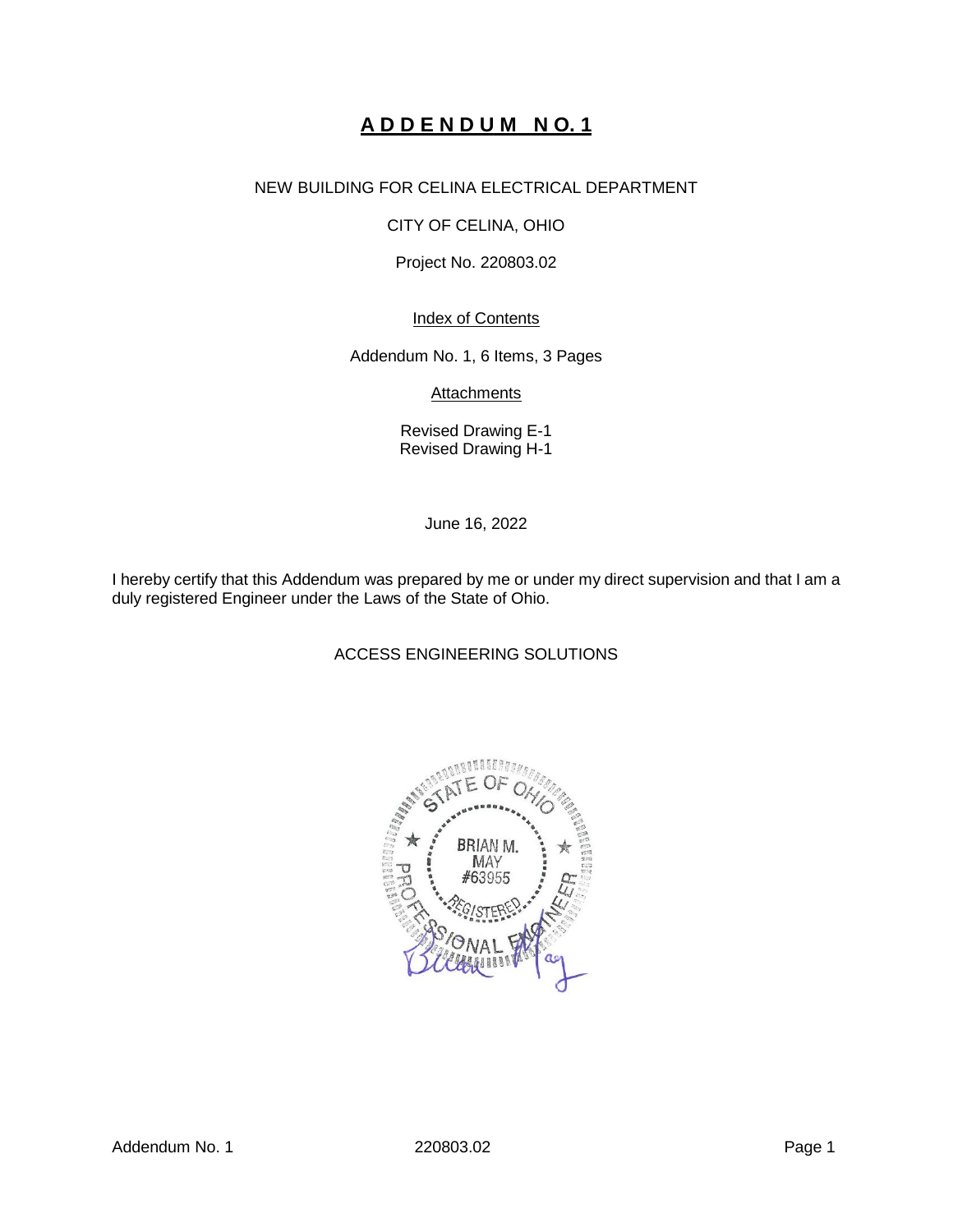# TO: ALL BIDDERS OF RECORD

ADDENDUM NO. 1 to Drawings and Specifications for the New Building for Celina Electrical Department project, City of Celina, Ohio; as prepared by Access Engineering Solutions, Celina, Ohio.

This Addendum shall hereby be and become a part of the Contract Documents the same as if originally bound thereto.

The following clarifications, amendments, additions, revisions, changes, and modifications change the original Contract Documents only in the amount and to the extent hereinafter specified in this Addendum.

NOTE: Bidders are responsible for becoming familiar with every item of this Addendum and acknowledge the receipt of said addendum on the bid forms.

#### ITEM NO. 1 – Construction Drawings – Sheet E-1

a) The attached revised Sheet E-1 drawing will replace the original drawing included in the bid documents. The revision to the drawing includes the addition of light switches.

#### ITEM NO. 2 – Construction Drawings – Sheet E-2

a) GFI breakers can be used on the overhead door opener outlets in lieu of GFI receptacles.

#### ITEM NO. 3 – Construction Drawings – Sheet E-3

a) The 400 amp 3 phase transfer switch is to be an automatic type switch manufactured by Kohler.

#### ITEM NO. 4 – Construction Drawings – Sheet A-3

- a) Door Schedule: The overhead doors are to be equipped with high-lift tracks and a commercial grade heavy duty jack-shaft operator. Delete the references to standard lift track and overhead door openers. The overhead door electrical outlets are to be located to accommodate the jackshaft operator.
- b) Room Finish Schedule: Where vinyl flooring is listed, this is to be vinyl composition tile (VCT), Armstrong Standard Excelon Imperial Texture flooring, or an owner approved equal. Color to be chosen by the owner from manufacturer's standard colors.

#### ITEM NO. 5 - Specification Section 00200 – Information Available to Bidders

- a) Item C. g. An all vinyl type window is permitted. Pella and Midway are also an approved window manufacturer.
- b) Item D. Clarification that the contractor supplied sprinkling system design and layout is to include any and all required monitoring/call-out/alarm systems as per applicable building code requirements. Necessary riser pipe, backflow prevention devices, and a Siamese FDC consisting of two (2) 2.5" hose connections per local fire department approval are also to be included. In addition, a KnoxBox 3200 (black, no tamper switch required) is to be supplied and surface mounted on the exterior of the building at an owner approved location.
- c) Add the following "Item E. The approved list of pre-engineered metal building manufacturers is as follows: Butler, Nucor, Kirby, American Buildings or an owner approved equal".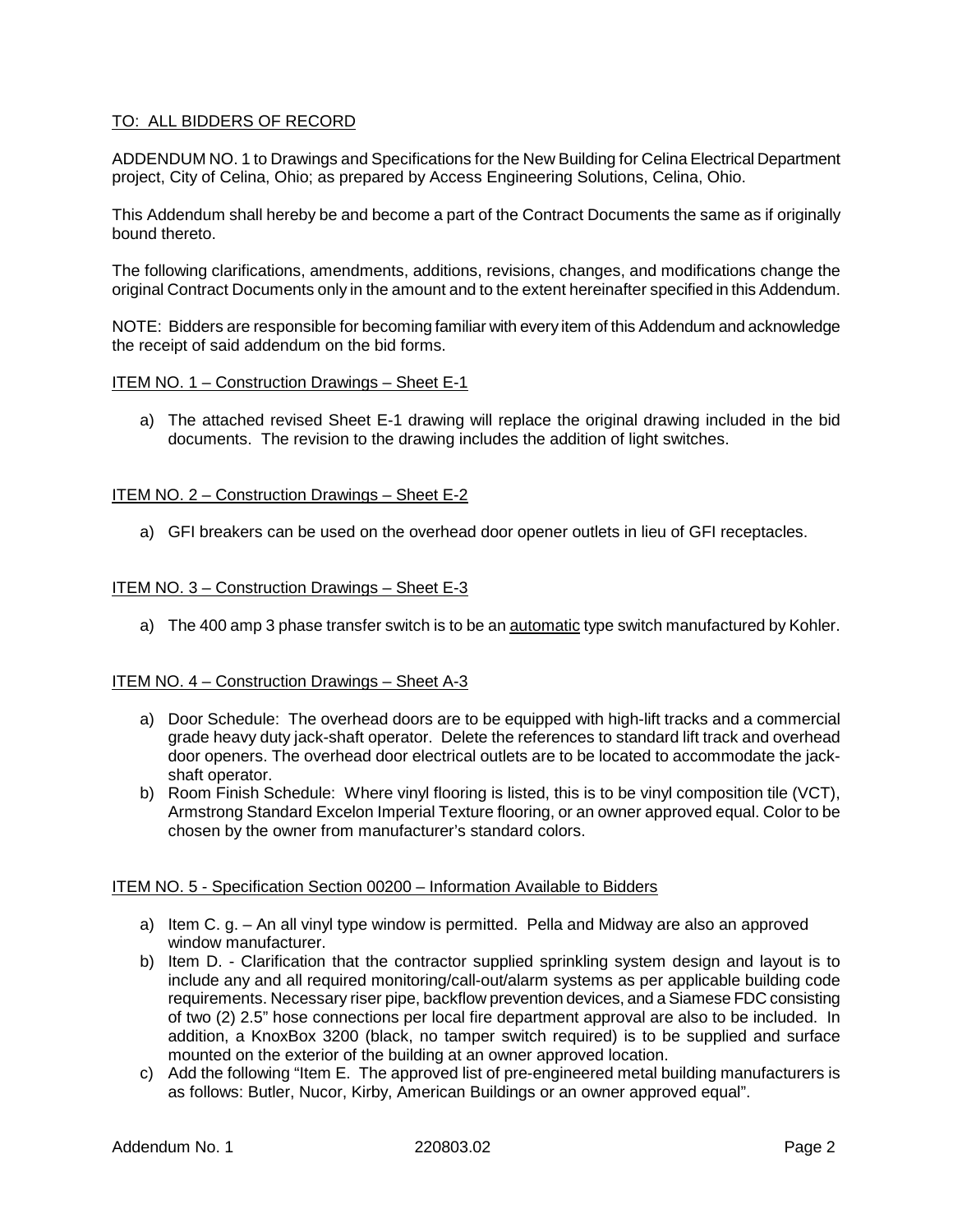# ITEM NO. 6 – Construction Drawings – Sheet H-1

a) The attached revised Sheet H-1 drawing will replace the original drawing included in the bid documents. The revision to the drawing includes the addition of manual exhaust fan controls.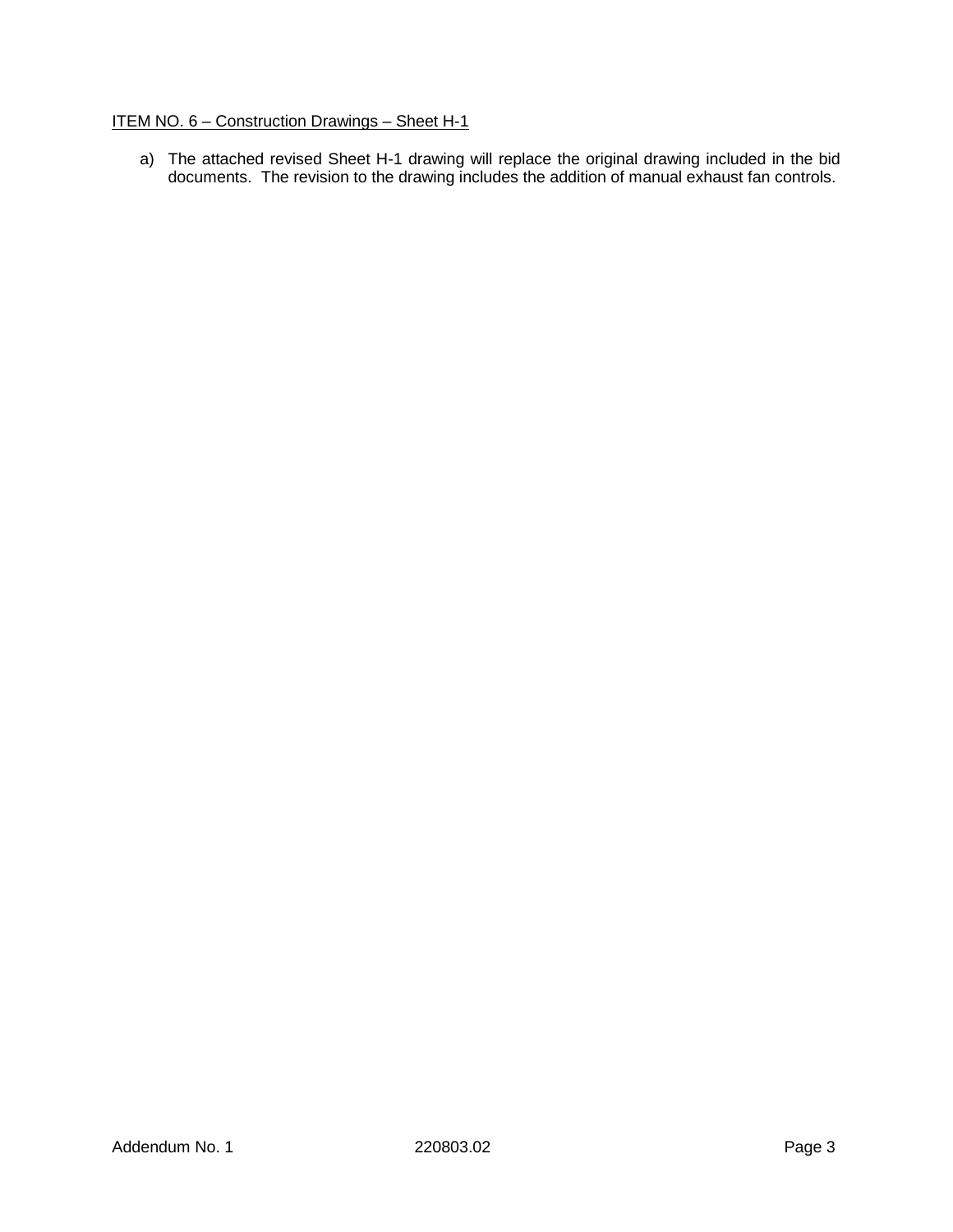











**BID SET**